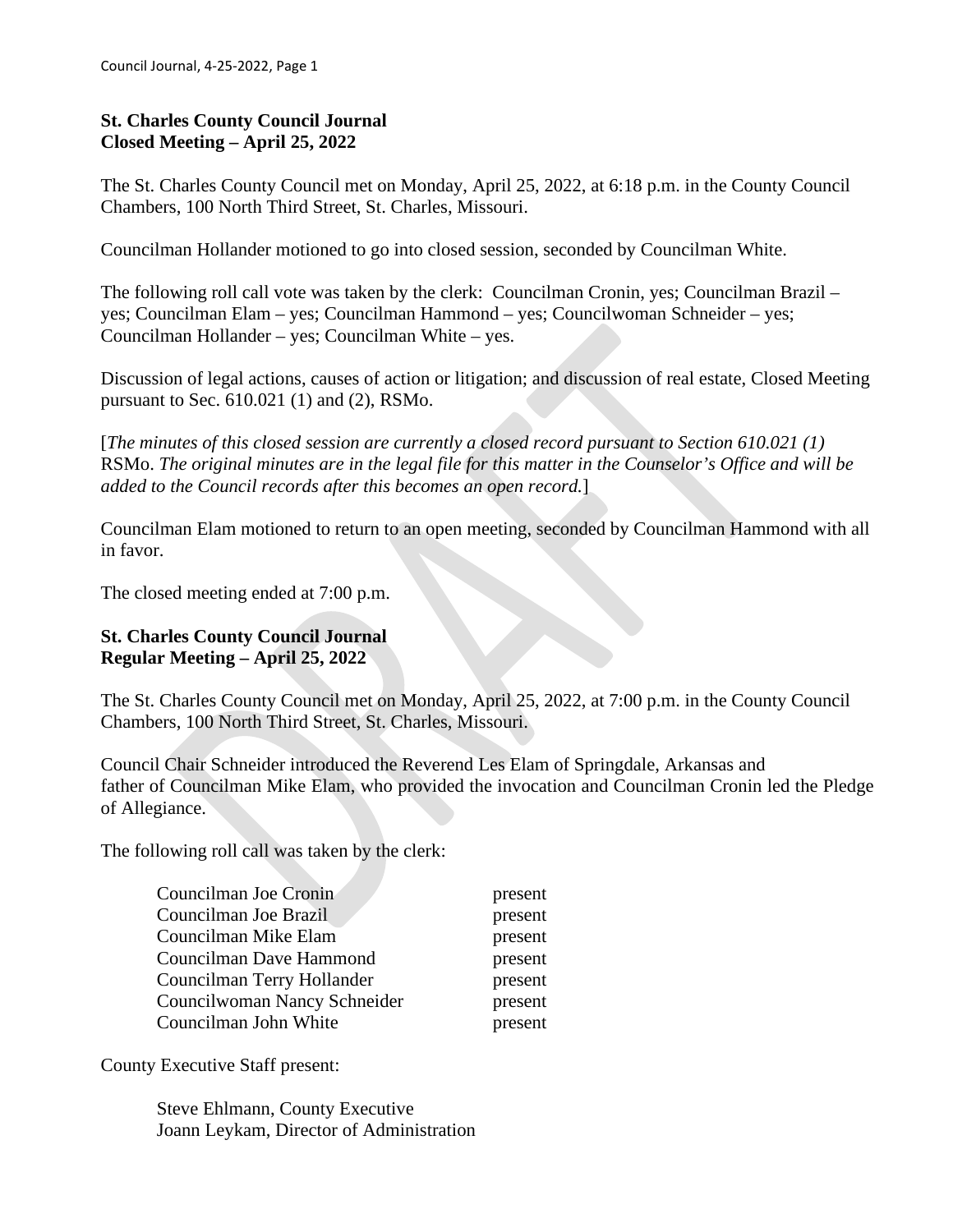John Greifzu, Assistant Director of Administration Bob Schnur, Assistant Director of Administration

County Counselor's Office:

Rory O'Sullivan, Acting County Counselor

| <b>IN THE MATTER OF</b>        |  |
|--------------------------------|--|
| <b>CONDITIONAL USE PERMITS</b> |  |
| <b>BILLS FOR FINAL PASSAGE</b> |  |

**Bill No. 5055 –** Sponsored by Joe Brazil - AN ORDINANCE GRANTING CONDITIONAL USE PERMIT CUP21-21 FOR A PRIVATE SCHOOL TO LYNN P. MELSON AS TRUSTEE FOR THE LYNN P. MELSON AND TAMARA T. MELSON REVOCABLE QUALIFIED SPOUSAL TRUST, PROPERTY OWNER(S)

Councilman Brazil stated he supports the proposed school in his district in light of current issues with the public school system and hasn't received any constituent phone calls or complaints against it.

There being no further discussion, Council Chair Schneider requested the following roll call vote: Councilman Cronin – yes, Councilman Brazil – yes, Councilman Elam – yes, Councilman Hammond – yes, Councilman Hollander – yes, Councilwoman Schneider – yes, and Councilman White – yes. Bill No. 5055 passed 7-0.

### **IN THE MATTER OF )**

### **PUBLIC COMMENTS )**

Council Chair Schneider opened the floor for Public Comments allowing speakers 3 minutes, with alternating pro and con views on each topic for a total of six speakers per topic.

**)**

### Election Integrity

John Behr, County resident, stated he was a volunteer election judge in St. Charles County on April 5, 2022. Behr stated there was a problem at the Augusta polling place, where he was working, that allowed people to vote twice because the poll pad's absentee ballot check wasn't working. Behr explained that six bi-partisan election judges, who had all previously voted absentee, would have been able to vote again. Behr stated the judges agreed to stress test the system with one judge knowingly casting a second ballot which was accepted by the electronic voting machine. Behr stated he immediately notified Kurt Bahr, Director of Elections, who couldn't answer why this occurred and who has since reported three of the judges for election fraud.

Ali Graeff, St. Charles resident, stated the OpenElect 1.3 software the County uses for elections, requires accreditation per the HAVA Act and federal law. Graeff questioned if NTS, the laboratory the County uses to test machines, was accredited and has the authority to certify machines. Graeff questioned which lab is testing our voting machines for modifications and updates and stated the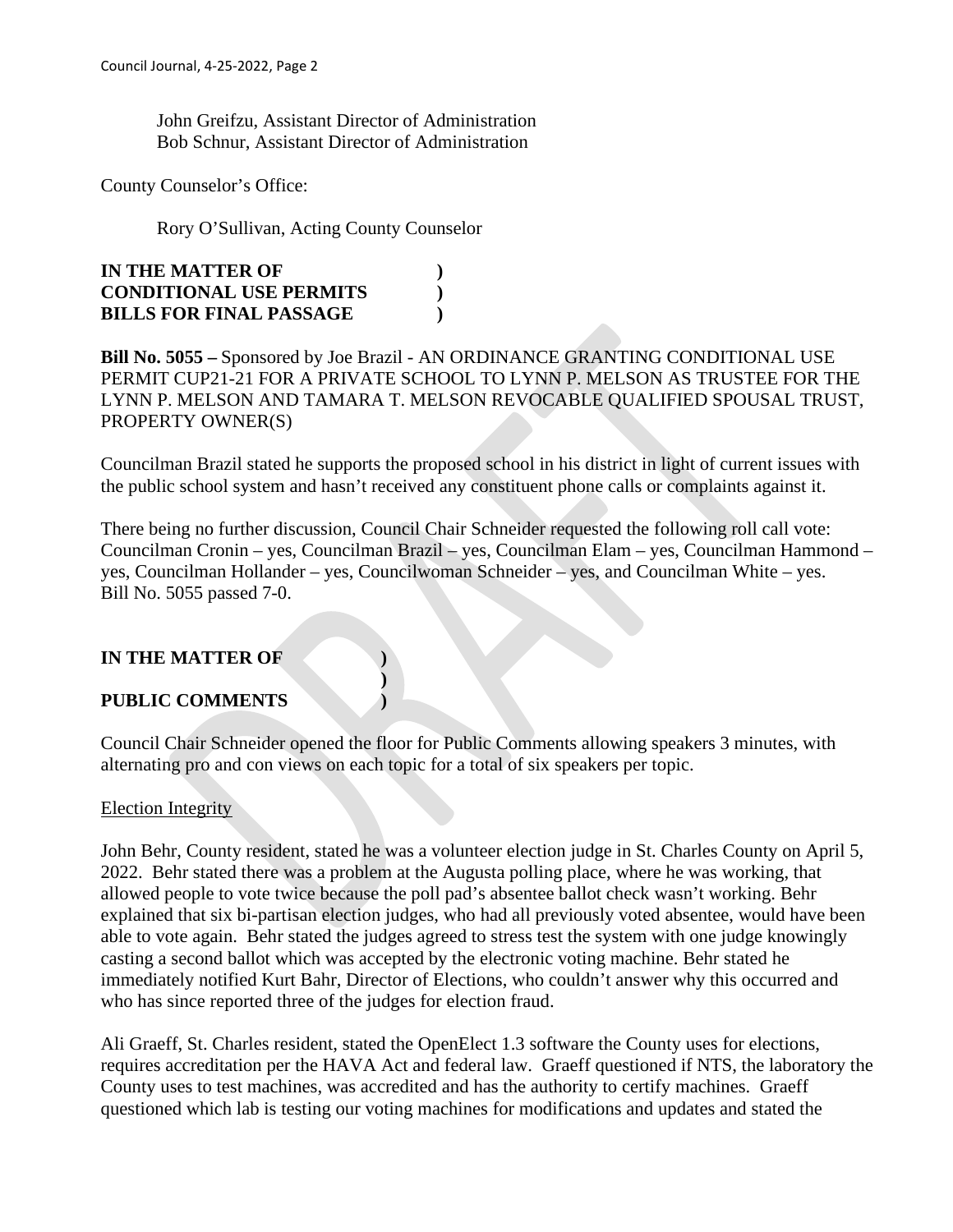Election Assistance Commission should be accountable. Graeff has notified public officials of this issue and has received no response.

Brenda Webb, County resident, questioned why the election authority didn't pull the poll pads from service when the problem was identified at mid-day. Webb questioned why the problem was not investigated that day and if an audit was done to poll pads in other precincts. Webb requested a sworn affidavit by the election authority or an outside auditor to verify election totals.

Council Chair Schneider allowed for a fourth speaker on the topic of elections.

Jen Olson, Wentzville resident, stated she is fighting to preserve our freedoms to leave her daughter with a better country than what we have now. Olson requested Kurt Bahr, Director of Elections, address some issues before any vote to accept the April 5, 2022 election results. Olson questioned if the election authority identified the absentee voting issue before election day and asked what they did to correct it and stop it from happening again. Olson stated Bahr weaponized the police rather than thanking the bi-partisan judges for calling attention to a problem and questioned if voter drop box data and the voter data spreadsheets were properly protected. Olson stated that provisional votes were not counted, that Wentzville election results came in late and requested scanned ballot images because she doesn't trust the system.

#### Bill No. 5056 and Bill No. 5058

Kelly Waite, County resident, stated he talked with 25 residents on Eisenbath Rd., who all opposed the zoning change to 3-acres which would bring more traffic and affect the rural nature of the area. Waite stated many of the residents he spoke with have gravel drives, pole barns, and fields and that this change would not be for the greater good. Waite requested the Council vote no on rezoning for the proposed plat.

Raymond Gerard, County resident, stated 48 people signed a petition in opposition to Bill No 5056 and Bill No. 5058, which was not indicated at the last meeting. Gerard noted the average lot size of the 50 surrounding properties averages 21 acres and stated this development would affect the rural nature of the area. Gerard stated the proposed subdivision is 30% more dense than the 2 existing subdivisions combined. Gerard asked that Council consider resident concensus that 5-acre lots are sufficient and in keeping with the area.

### Miscellaneous

Arnie C. Dienoff, O'Fallon resident, raised concerns that a councilman slandered him at the last Council meeting, that employees and elected officials can bypass the security checkpoint at Council meetings, that the Community College Board of Trustees threatens those who give unwanted comments with arrest, that the Sheriff's Department is not acting on Dienoff's call for investigation of Sheriff's deputy, and that the County charges for copies of public documents.

| <b>IN THE MATTER OF</b>          |  |
|----------------------------------|--|
| <b>ORAL REPORT</b>               |  |
| <b>FROM THE COUNTY EXECUTIVE</b> |  |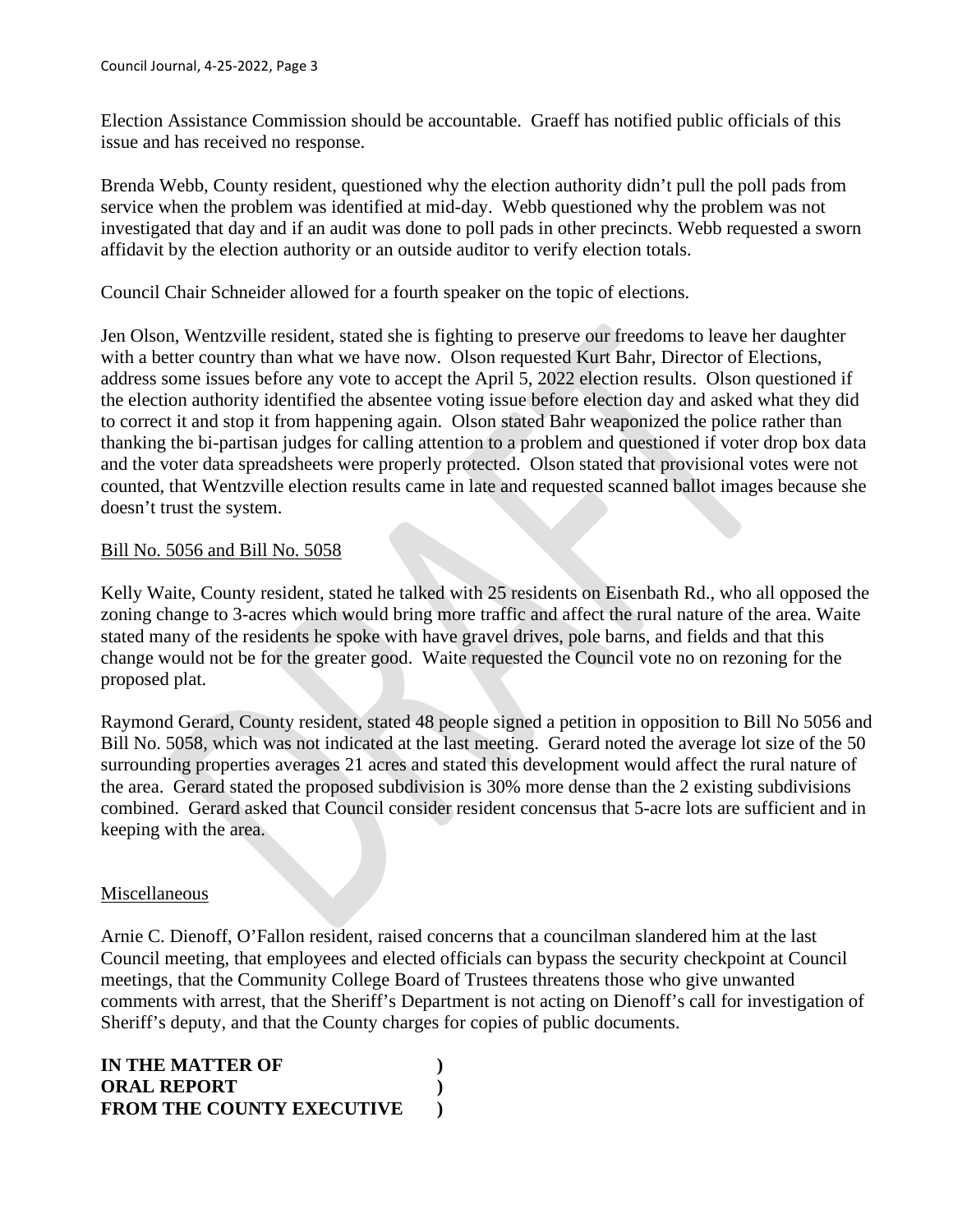There was no report presented.

# **IN THE MATTER OF )**

# **CONSENT AGENDA )**

Council Chair Schneider asked if there were any items to be removed from the Consent Agenda.

**)**

Councilman Brazil motioned to remove (**Miscellaneous -** Election Authority – Accepting the Certified Election Totals of the April 5, 2022 General Municipal Election), seconded by Councilman Cronin with all in favor.

Councilman Cronin motioned to approve the consent agenda as modified, seconded by Councilman Elam with all in favor.

The approved items are as follows:

# **Approval of Journal of the previous meeting** – 4-11-2022 **Approval of Bids**

 Facilities Management - Carpet Replacement Project/Stephens Floor Covering/\$232,636.32 - Two New Mower Tractors/Art's Lawn Mower Shop/\$73,981.00 Highway - Regenerative Air Street Sweeper/Key Equipment and Supply Company/\$287,220.58

Police - Police Department Cellular Repeater Deployment/RF Contract/\$105,451.00

Roads and Traffic – Route A Improvements/Pace Construction Company LLC/\$5,368,545.00

# **Nominations and Appointments**

Educational Assistance Board

- Amanda Jennings, Assoc. County Counselor/partial term expires 9-15-23/replacing Ellie Marr

- David Tiefenbrunn, Police Captain/re-appointment/ term expires 9-15-24
- Tracy Bayne, Acting Finance Director/indefinite term/replacing Bob Schnur

 Employee Activity Board - Jennie Butler, Facilities/replacing Donna Holesinger of Workforce Development

- Kim Bextermueller, Recorder of Deeds/replacing Kathy Auerswald

| IN THE MATTER OF          |  |
|---------------------------|--|
| <b>ITEMSREMOVED FROM</b>  |  |
| <b>THE CONSENT AGENDA</b> |  |

**Miscellaneous -** Election Authority – Accepting the Certified Election Totals of the April 5, 2022 General Municipal Election

Discussion was held concerning the Council deadlines for accepting certified totals. The Council agreed that legitimate election issues should be addressed by the Election Authority at the next meeting and before any vote was taken. Councilman Cronin questioned if the Transportation Sales Tax would be jeopardized by delaying the acceptance. It was agreed that the matter would be addressed later in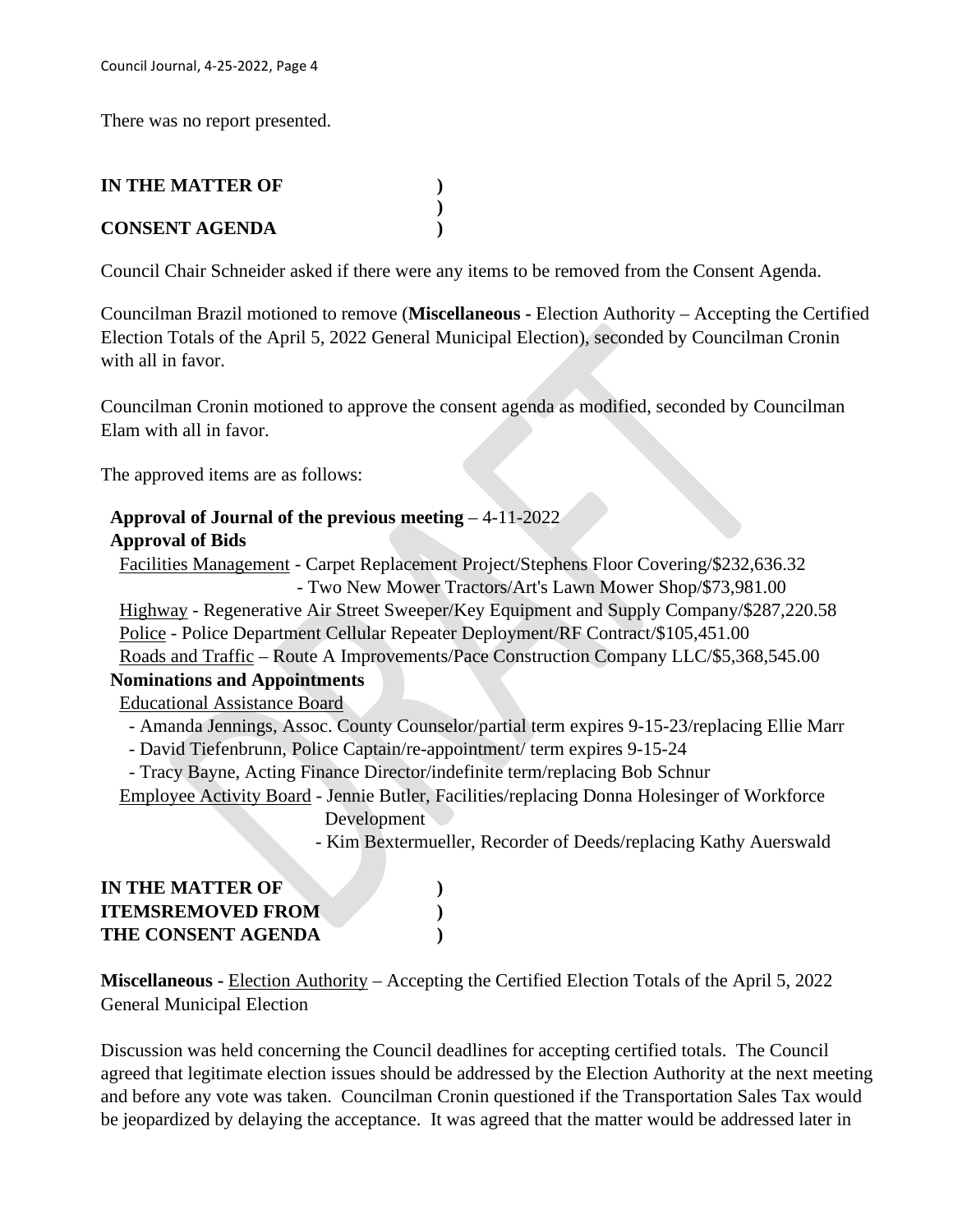the meeting to allow for more information to be obtained by staff. Councilman Elam suggested moving forward and Kurt Bahr, Director of Elections, verified via text, that this item could be held over until the next meeting.

## **IN THE MATTER OF BILLS )**

### **FOR FINAL PASSAGE )**

**Bill No. 5056** - Sponsored by Joe Cronin - AN ORDINANCE AMENDING THE ZONING DISTRICT MAP OF THE COUNTY OF ST. CHARLES, MISSOURI, BY REZONING LAND FROM A, AGRICULTURAL DISTRICT, TO RR, SINGLE-FAMILY RESIDENTIAL DISTRICT, PER APPLICATION RZ22-02

**)**

Councilman Cronin stated he is in support of this development. Cronin stated the towns of Josephville, Flint Hill and St. Paul allow zoning for half-acre to 3-acre lots with 3-acre lots being the norm. Cronin suggested that the higher standards for streets and higher end homes with restrictions make 3-acre lots preferable to 5-acre lots. Cronin clarified Eisenbath Rd. would not be affected by the proposed plat, but Freymuth Rd. has proposed improvements to accommodate increased traffic. Cronin stated the remaining portion of the property (outside the proposed subdivision) should have larger lots due to the topography and the larger lots in the Kersting Farms subdivision. Cronin stated the objections raised at the P & Z meeting had been addressed.

Councilman Brazil warned this type of overdevelopment ruins the rural nature of the area and was the reason for the ordinance requiring 5-acre lots. Brazil noted this property was not in danger of being annexed by Wentzville which would allow for much smaller lots, and the existing subdivisions were platted in 1995. Brazil stated he would not support the bill.

Councilman Hammond stated he supports this bill because this property is surrounded by 3-acre lots.

There being no further discussion, Council Chair Schneider requested the following roll call vote: Councilman Cronin – yes, Councilman Brazil – no, Councilman Elam – yes, Councilman Hammond – yes, Councilman Hollander – no, Councilwoman Schneider – yes, and Councilman White – no. Bill No. 5056 passed 4-3.

**Bill No. 5057** - Sponsored by: Joe Brazil - AN ORDINANCE AMENDING THE ZONING DISTRICT MAP OF THE COUNTY OF ST. CHARLES, MISSOURI, BY REZONING LAND FROM A, AGRICULTURAL DISTRICT, TO RR, SINGLE-FAMILY RESIDENTIAL DISTRICT, PER APPLICATION RZ22-03

There being no discussion, Council Chair Schneider requested the following roll call vote: Councilman Cronin – yes, Councilman Brazil – yes, Councilman Elam – yes, Councilman Hammond – yes, Councilman Hollander – yes, Councilwoman Schneider – yes, and Councilman White – yes. Bill No. 5057 passed 7-0.

**Bill No. 5058** - Sponsored by Joe Cronin - AN ORDINANCE OF THE COUNTY OF ST. CHARLES, MISSOURI, APPROVING THE QUAIL RIDGE PRELIMINARY PLAT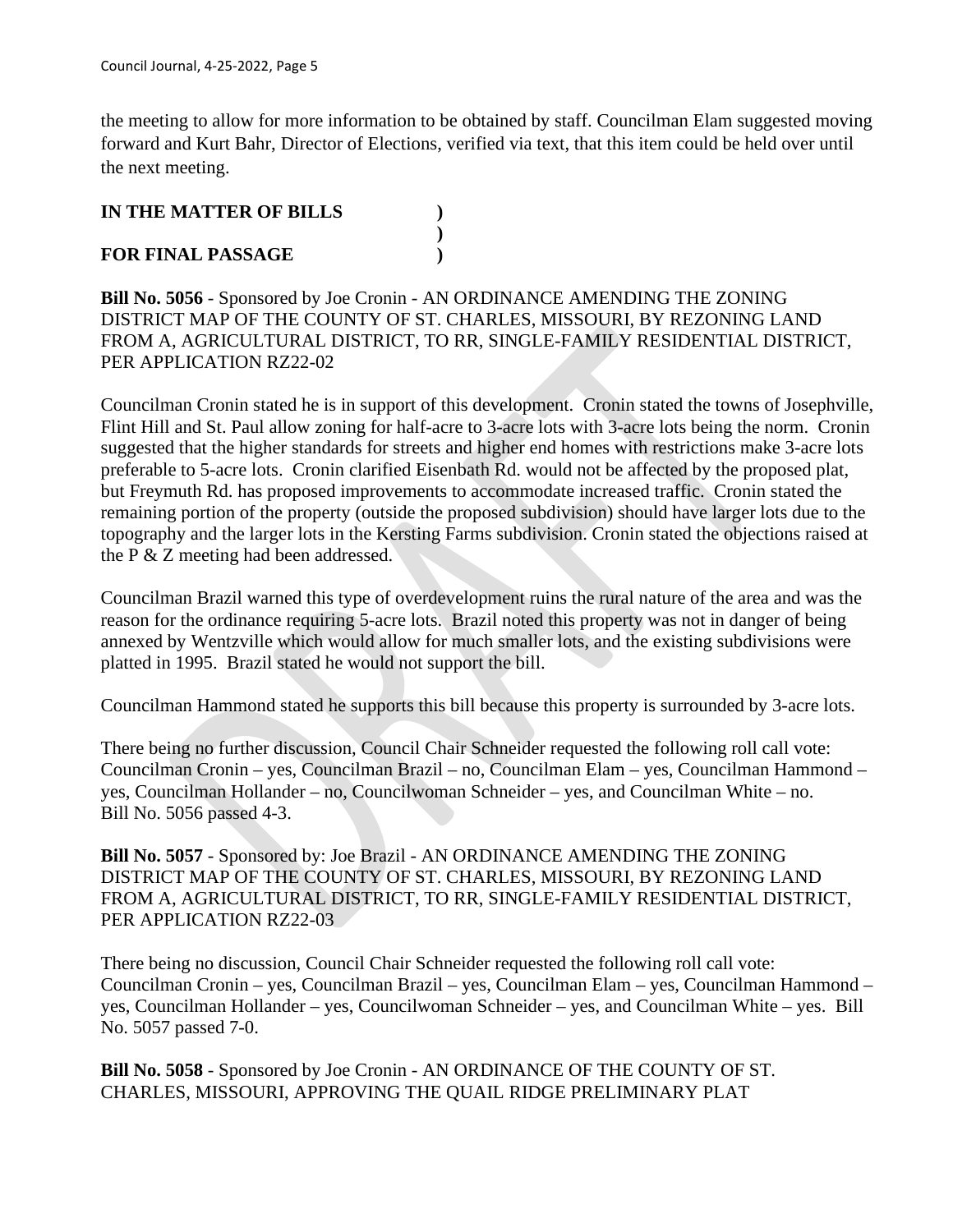Councilman Cronin called on Drew Weber, the applicant's representative, who stated the landowners still farm and use the property (which has been in their family for over 100 years). Weber stated further development is likely, but not part of the short-term plan. Weber noted the County's Master Plan calls for this type of rural residential development for the area and no lot on the adjacent subdivision is larger than 3.5 acres. Weber stated the proposed subdivision consists of a single road only accessible by Freymuth Rd. Weber stated traffic would not affect Eisenbath Rd. where most of the signatures on an opposition letter live on 3-5 acre lots. Weber displayed examples of the type of homes to be built in the 22-lot development.

Counsel clarified this bill needs a supermajority vote of the Council for passage and the plat needs to be resubmitted if the bill fails.

There being no further discussion, Council Chair Schneider requested the following roll call vote: Councilman Cronin – yes, Councilman Brazil – no, Councilman Elam – yes, Councilman Hammond – yes, Councilman Hollander – yes, Councilwoman Schneider – yes, and Councilman White – yes. Bill No. 5058 passed 6-1.

**Bill No. 5059** - Sponsored by Nancy Schneider - AN ORDINANCE AMENDING THE 2022 BUDGET AS ADOPTED BY ORDINANCE 21-096, AS AMENDED, FOR POSITIONS WITHIN THE CRIMINAL INVESTIGATIONS, OPERATIONAL SUPPORT, AND ADMINISTRATIVE SERVICES DIVISIONS OF THE POLICE DEPARTMENT OF ST. CHARLES COUNTY

There being no discussion, Council Chair Schneider requested the following roll call vote: Councilman Cronin – yes, Councilman Brazil – yes, Councilman Elam – yes, Councilman Hammond – yes, Councilman Hollander – yes, Councilwoman Schneider – yes, and Councilman White – yes. Bill No. 5059 passed 7-0.

**)**

**)**

# **IN THE MATTER OF )**

### **BILLS FOR INRODUCTION )**

**Bill No. 5060** - Sponsored by Joe Brazil and Joe Cronin - AN ORDINANCE EXTENDING THE DURATION WITHIN WHICH A CONDITIONAL USE PERMIT MUST BE IN PLACE AND IN ACTIVE USE BEFORE IT IS CONSIDERED NULL AND VOID FOR ALL PERMITS SET TO EXPIRE DURING THE CURRENT TWO HUNDRED AND SEVENTY DAY EXTENSION, FOR A TOTAL EXTENSION PERIOD OF FOUR HUNDRED EIGHTY-SEVEN DAYS FROM AUGUST 31, 2021

# **IN THE MATTER OF )**

### **TABLED BILLS )**

There were no bills removed from the table.

Councilman Hollander followed up on the issue of the accepting election totals and the executive staff responded that no action needed to be taken at this meeting and the consent item would be held over. Joann Leykam, Director of Administration, stated she would investigate the consequences of the Council not accepting the verified election totals.